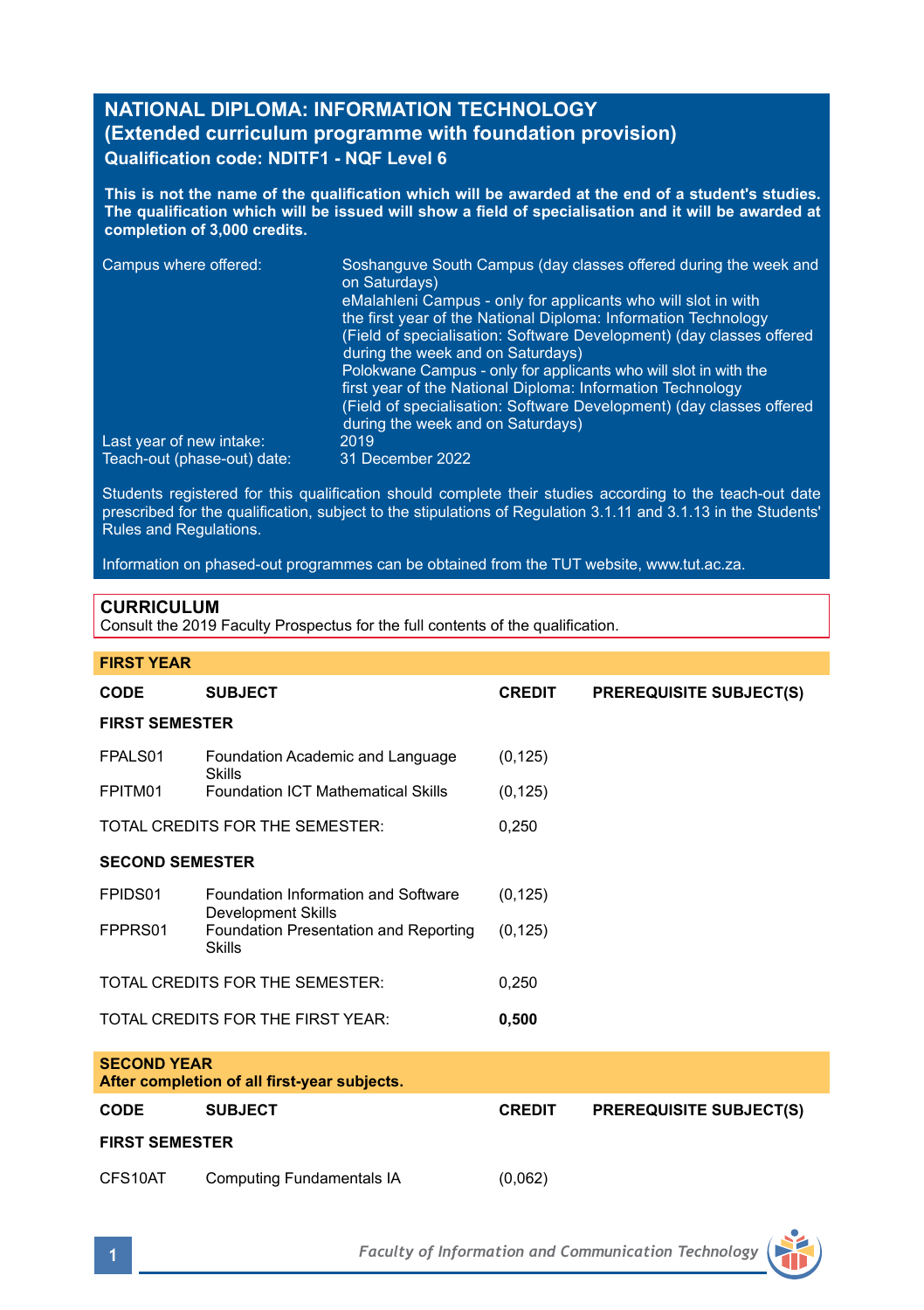| <b>FOURTH YEARS:</b>                              | TOTAL CREDITS FOR THE THIRD AND                              | 2.000                                                                                                                                                                                                                            |  |  |  |
|---------------------------------------------------|--------------------------------------------------------------|----------------------------------------------------------------------------------------------------------------------------------------------------------------------------------------------------------------------------------|--|--|--|
|                                                   | TOTAL CREDITS FOR THE QUALIFICATION:                         | 3.000                                                                                                                                                                                                                            |  |  |  |
| <b>SUBJECT INFORMATION (OVERVIEW OF SYLLABUS)</b> |                                                              |                                                                                                                                                                                                                                  |  |  |  |
|                                                   | of publication, the syllabus content was defined as follows: | The syllabus content is subject to change to accommodate industry changes. Please note that a more detailed<br>syllabus is available at the Department or in the study quide that is applicable to a particular subject. At time |  |  |  |

# **C**

# *(Subject custodian: End User Computing Unit)*

The student is introduced to the fundamentals of computers and information systems, computer organisation and data processing. (Total tuition time: ± 90 hours)

# **COMPUTING FUNDAMENTALS IB (CFS10BT) 1 X 3-HOUR PAPER**

*(Subject custodian: End User Computing Unit)*

The basic concepts of system development, data management, management information systems, ethics, privacy and security, purchasing and maintaining microcomputers, number systems and binary logic. (Total tuition time: ± 54 hours)

# **COMPUTING FUNDAMENTALS IA (CFS10AT) 1 X 3-HOUR PAPER**

| A Student will register for any of the following fields of specialisation (see applicable departments): |  |
|---------------------------------------------------------------------------------------------------------|--|

Development Software IB (0,063) Development Software IA

• National Diploma: Information Technology: Business Applications

CGS10AT Computing Systems IA (0,062)<br>CMK10AT Computing Skills IA (0.063) CMK10AT Computing Skills IA (0,063)<br>DSO17AT Development Software IA (0.063) Development Software IA TOTAL CREDITS FOR THE SEMESTER: 0,250

CFS10BT Computing Fundamentals IB (0,062)<br>CGS10BT Computing Systems IB (0.062) CGS10BT Computing Systems IB (0,062)<br>CMK10BT Computing Skills IB (0,063) CMK10BT Computing Skills IB (0,063)<br>DSO17BT Development Software IB (0,063)

TOTAL CREDITS FOR THE SEMESTER: 0,250 TOTAL CREDITS FOR THE SECOND YEAR: **0,500**

**SECOND SEMESTER**

**THIRD AND FOURTH YEARS**

- National Diploma: Information Technology: Communication Networks
- National Diploma: Information Technology: Intelligent Industrial Systems
- National Diploma: Information Technology: Multimedia
- National Diploma: Information Technology: Software Development
- National Diploma: Information Technology: Support Services
- National Diploma: Information Technology: Technical Applications (for repeaters only)
- National Diploma: Information Technology: Web and Application Development (for repeaters only)

| TOTAL CREDITS FOR THE THIRD AND | 2.000 |
|---------------------------------|-------|
| FOURTH YEARS:                   |       |
|                                 |       |

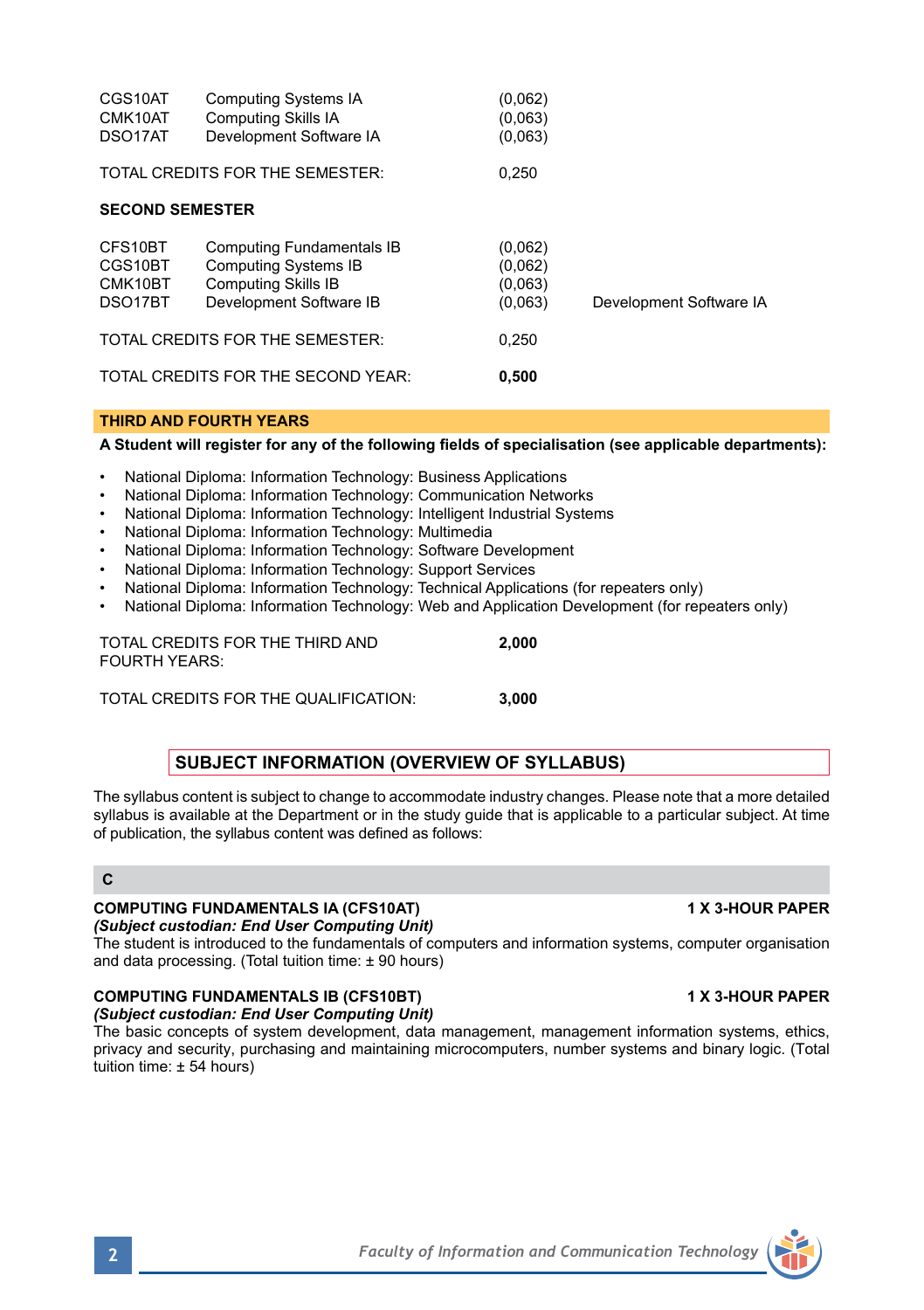### **COMPUTING SKILLS IA (CMK10AT) 1 X 3-HOUR PAPER**

#### *(Subject custodian: Department of Informatics)*

This subject aims to equip the student with fundamentals of IT Soft skills for both the ICT industry and other working environments upon which a successful career can be built. In addition, it will also improve the student's relation and interaction abilities needed within the dynamic ICT industry. The student who successfully completes this subject must identify and implement various thinking skills and learning styles, state the legal and cultural sensitivity issues of IT, identify and explain the variety of soft skills including study skills and strategies, research, presentation as well as communication skills, and identify and explain interpersonal skills in relation to character, time management and team building dynamics and conflict resolution. (Total tuition time: ± 60 hours)

### **COMPUTING SKILLS IB (CMK10BT) 1 X 3-HOUR PAPER**

### *(Subject custodian: Department of Informatics)*

The aim of this subject is to extend the skills in CMK10 AT so as to improve on student's relations and interaction capabilities that will be applicable within the dynamic ICT industry and the external environment. The student who successfully completes this subject must describe, distinguish and portray changes in terms of personality profiles, emotional intelligence, self-management, stress management and relationship management; identify and apply the notion of team dynamics; deal with conflict and understand the dynamics behind change; report on effective correspondence; produce meeting documents; conduct meetings; and demonstrate the required communication skills to develop interpersonal business relationships through by means of group work. (Total tuition time: ± 60 hours)

#### **COMPUTING SYSTEMS IA (CGS10AT) 1 X 3-HOUR PAPER**

#### *(Subject custodian: Department of Computer Systems Engineering)*

Introduction to hardware, operating systems, motherboards, processors, memory, hard drives, installing and supporting I/O devices, multimedia devices and mass storage, PC maintenance and troubleshooting strategies, and installing and maintenance of Windows. (Total tuition time: ± 54 hours)

#### **COMPUTING SYSTEMS IB (CGS10BT) 1 X 3-HOUR PAPER**

### *(Subject custodian: Department of Information Technology)*

Provides the foundation of data communications and local area management, OSI model and/ or TCP/IP protocol stack model, data transmission principles, media, major protocols, topologies, routing methods, introduction to networking principles and network operating system fundamentals. (Total tuition time: ± 54 hours)

# **D**

### **DEVELOPMENT SOFTWARE IA (DSO17AT) 1 X 4-HOUR COMPUTER-BASED**

#### *(Subject custodian: Department of Computer Science)*

Aim: To learn to solve problems using the basic programming principles, and then practically apply that knowledge in C++. Objectives: To enable the student to understand problems and know how to solve them by using a computer; understand the general concepts and arithmetic used in programming, sequence, selection and iteration control structures and a variety of built-in data types, including strings. The students are exposed to the concept of event-driven programming in a visual programming environment focusing on the development of graphical user interfaces to solve real-life practical programming problems. (Total tuition time: ± 72 hours)

# **DEVELOPMENT SOFTWARE IB (DSO17BT) 1 X 4-HOUR COMPUTER-BASED**

#### *(Subject custodian: Department of Computer Science)*

Aim: To expand on the already mastered knowledge obtained in Development Software IA. Objectives: To broaden the programming skills base of the student by adding the following topics: write an algorithm and applying it in VB.NET/C++ using functions and sub-procedures, and write an algorithm containing one-dimensional arrays. String manipulation will be continued as well as a brief introduction to text file processing. (Total tuition time:  $± 72$  hours)